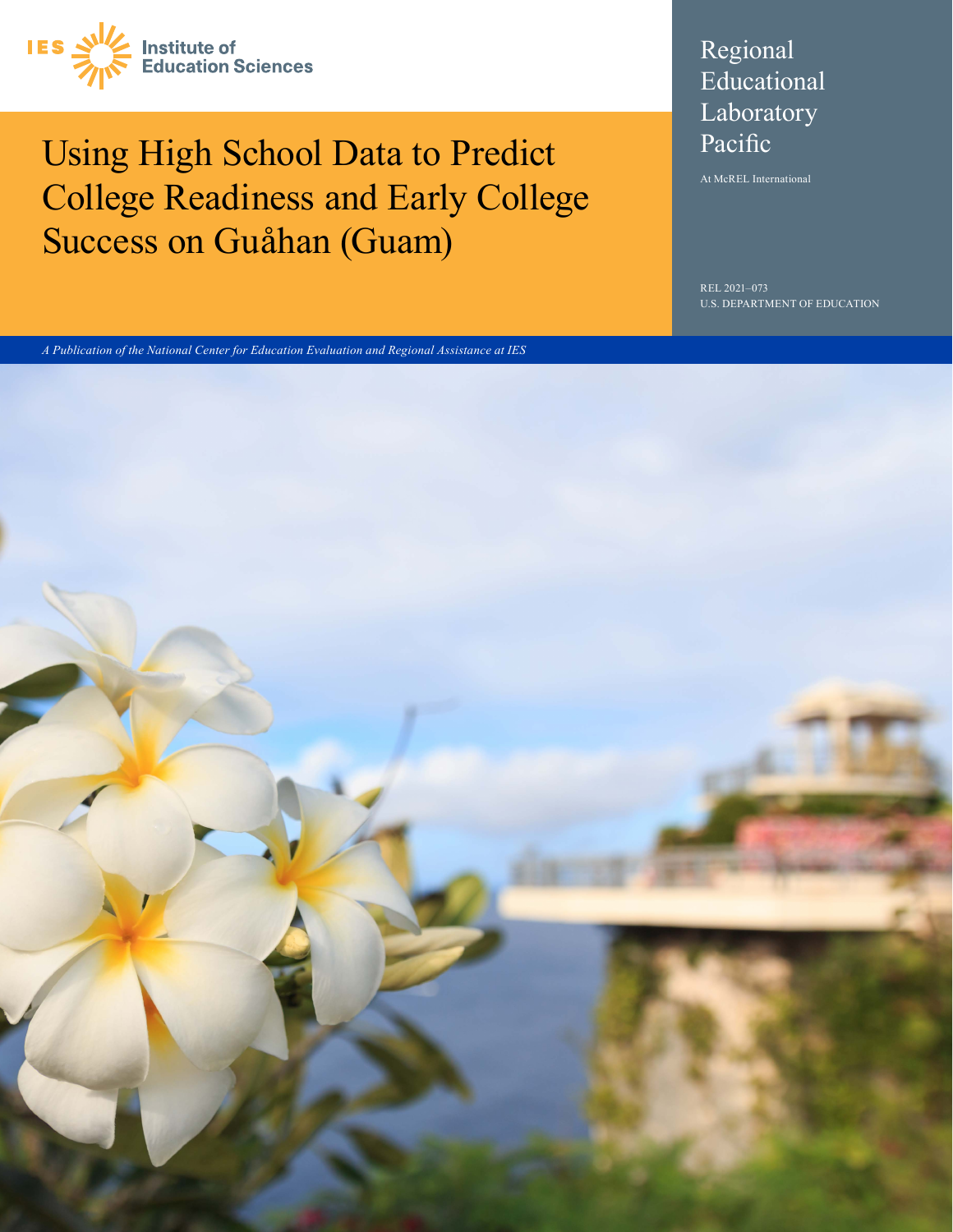## **Using High School Data to Predict College Readiness and Early College Success on Guåhan (Guam)**

*Lisa Shannon, Anne Cosby, Bradley Rentz, Molly Henschel, Sheila A. Arens, and Samantha E. Holquist* **April 2021** 

 **indicators: enrolling in only credit-bearing math and English courses during the first year of college, earning all credits attempted during the first semester of college, and persisting to a second year of college readiness and early college success. The percentages of students who met each individual predicted meeting all three indicators and each individual indicator. Graduates of John F. Kennedy High school positively predicted meeting the composite indicator of college readiness and early college success and of enrolling in only credit-bearing math and English courses and earning all credits attempted. A On Guåhan (Guam), the large percentages of students enrolling in non-credit-bearing courses at Kulehon Kumunidåt Guåhan (Guam Community College) and Unibetsedåt Guåhan (University of Guam) have raised concerns about college readiness and early college success. Without adequate research on predictors of college readiness and early success among students on Guåhan, educators and other stakeholders find it difficult to identify and support students at risk of being underprepared for college. This study examined which student characteristics predicted college readiness and early college success among students who graduated from Guåhan high schools and enrolled at Kulehon Kumunidåt Guåhan or Unibetsedåt Guåhan between 2012 and 2015. Students' college readiness and early college success were assessed using three college. About 23 percent of students met all three indicators and were thus classified as demonstrating indicator varied: 30 percent enrolled in only credit-bearing math and English courses, 43 percent earned all the credits they attempted, and 74 percent persisted to a second year. Various student characteristics School and male students were the most likely to meet all three indicators and were the most likely to enroll in only credit-bearing math and English courses. Completing a high-level math course during high higher cumulative high school grade point average also positively predicted meeting all three indicators and each individual indicator. Kulehon Kumunidåt Guåhan enrollees were more likely than Unibetsedåt Guåhan enrollees to earn all credits attempted during their first semester.** 

## **Why this study?**

Kulehon Kumunidåt Guåhan (Guam Community College), Unibetsedåt Guåhan (University of Guam), and the Guam Department of Education are concerned that many Guåhan (Guam) public high school graduates may be underprepared for college.<sup>1</sup> Among students entering Kulehon Kumunidåt Guåhan in 2018, 57 percent placed into developmental math courses and 74 percent placed into developmental English courses (Guam Community College, 2018; O'Connor, 2016; see box 1 for definitions of key terms used in the report). In 2016 nearly 70 percent of students entering Unibetsedåt Guåhan placed into developmental math courses.<sup>2</sup> This suggests that Guåhan high school graduates might not be academically prepared for college.

Guåhan is a United States territory 3,700 miles west-southwest of Hawaiʻi. It has a single school district with 40 primary and secondary schools (Guam Department of Education, 2020). During the 2018/19 school year the Guam Department of Education's six public high schools served 9,528 students. Guåhan also has two

For additional information, including additional context for the study, technical methods, supporting analyses, and sensitivity analyses, access the report appendixes at [https://go.usa.gov/xstj5.](https://go.usa.gov/xstj5)

<sup>1.</sup> This report uses Indigenous names for the geographic locations and institutions included in the study: Guåhan (Guam), Kulehon Kumunidåt Guåhan (Guam Community College), and Unibetsedåt Guåhan (University of Guam).

<sup>2.</sup> The most recent data on placement in developmental courses at Unibetsedåt Guåhan are from 2016 because in 2017 Unibetsedåt Guåhan stopped offering developmental English courses.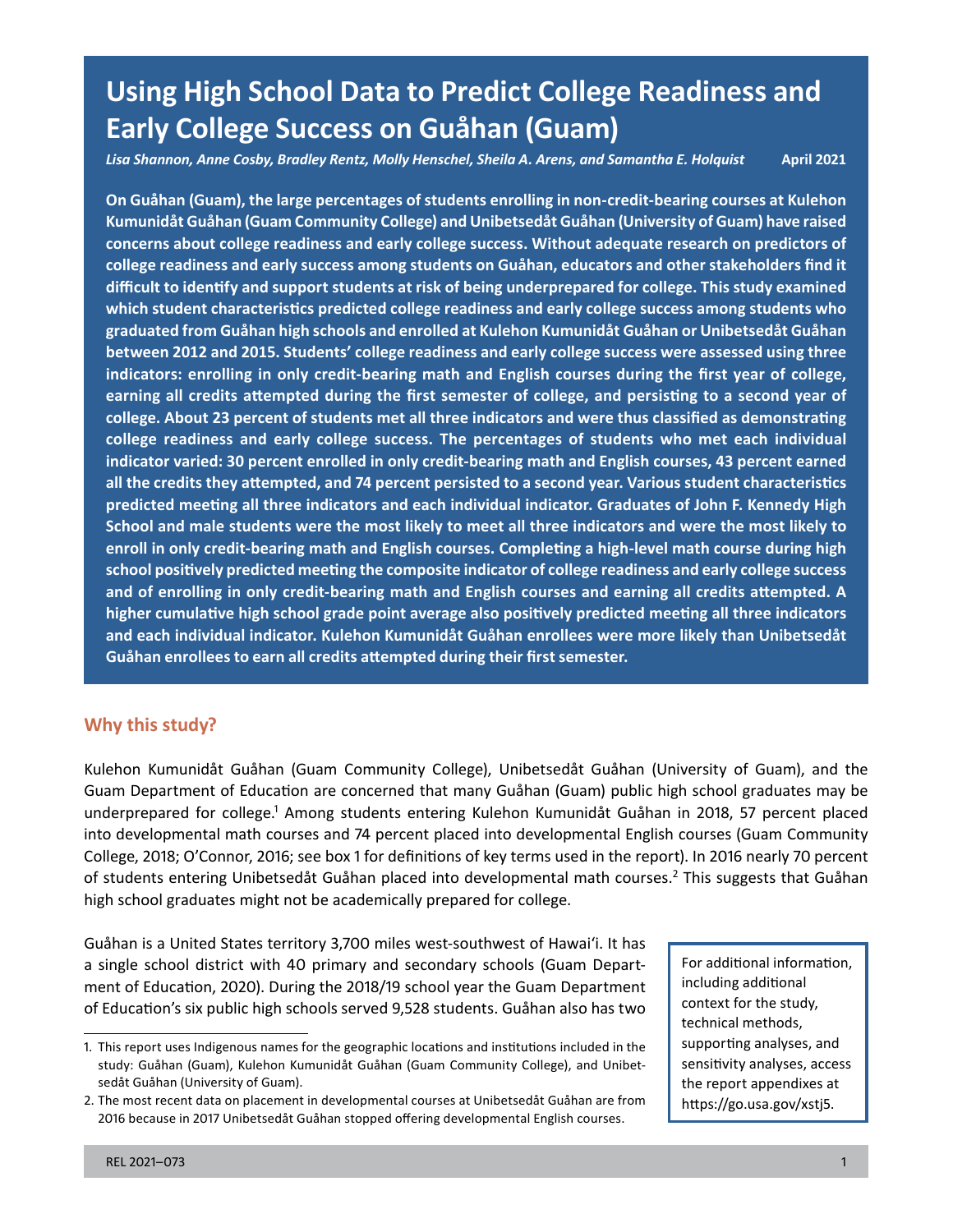#### **Box 1. Key terms**

 **Advanced Placement English course completion.** Students who enrolled in and received full credit for at least one Advanced offer Advanced Placement English Language and Composition and Advanced Placement English Literature and Composition. To Placement English course were classified as having completed an Advanced Placement English course. Guåhan public high schools earn full high school credit for these courses, students must pass their Advanced Placement course and take the Advanced Placement exam. Students who receive passing scores on the Advanced Placement exam can earn college-level credit, depending on the institution they attend after high school. (See appendix B for more information.)

 **Advanced Placement math course completion.** Students who enrolled in and received full credit for at least one Advanced Placement math course were classified as having completed an Advanced Placement math course. Guåhan public high schools offer Advanced Placement Statistics and Advanced Placement Calculus. To earn full credit in high school for these courses, students must pass their Advanced Placement course and take the Advanced Placement exam. Students who receive passing scores on the Advanced Placement exam can earn college-level credit, depending on the institution they attend after high school. (See appendix B for more information.)

**Average predicted probability.** The average predicted probability reflects how the statistical model developed in this study would estimate a typical student's expected likelihood of meeting the outcome of interest. The value can range from 0 to 1.0 and can be expressed as a percentage. For example, an average predicted probability of 0.25 indicates that overall, students had a 25 percent expected likelihood of meeting the indicator.

**Composite indicator of college readiness and early college success.** A composite indicator comprising three individual indicators: enrolling in only credit-bearing math and English courses during the first year of college, earning all credits attempted during the first semester of college, and persisting to a second year of college. Students who met the composite indicator were classified as demonstrating college readiness and early college success.

**Credit-bearing courses.** Courses that allow students to earn credits that apply toward a degree or certificate.

**Developmental courses.** College courses for which students earn no credit that applies toward a degree or certificate. Many such courses are considered remedial.

 **Earning all credits attempted during the first semester of college.** Successfully receiving credit for all credit-bearing courses in which a student enrolled during their first semester of college.

**Enrolling in only credit-bearing math and English courses during the first year of college.** Enrolling in only math and English courses in which credit is earned that can apply toward a degree or certificate during the first year of college.

 **High-level math course completion.** Students who enrolled in and received full credit for at least one high-level math course during high school were classified as having completed a high-level math course. High-level math courses included Elementary Functions, Elementary Functions Honors, Pre-Calculus, Pre-Calculus Honors, Advanced Placement Calculus, and Advanced Placement Statistics.

**Persisting to a second year of college.** Continuing to a second year of college after completing a first year at that college.

public college-level institutions, Kulehon Kumunidåt Guåhan and Unibetsedåt Guåhan, which served 6,135 students in 2017/18 (Guam Community College, 2019; University of Guam, 2018).

 because they must postpone their credit-bearing courses (Deil-Amen & Rosenbaum, 2002; Jaggars & Stacey, 2014; Mejia et al., 2016). They might face additional financial burdens because they must bear the cost of, and success- (Bailey, 2009a, 2009b; Herman, Carreon, et al., 2017; Jaggars & Stacey, 2014). Therefore, stakeholders are interest-Students who place into developmental courses may face several obstacles. They might experience frustration fully complete, supplemental courses before they can proceed to credit-bearing courses. They tend to be less successful in college than their peers in credit-bearing courses, taking longer to graduate and graduating at lower rates ed in improving academic preparation among Guåhan public high school students who enroll in college.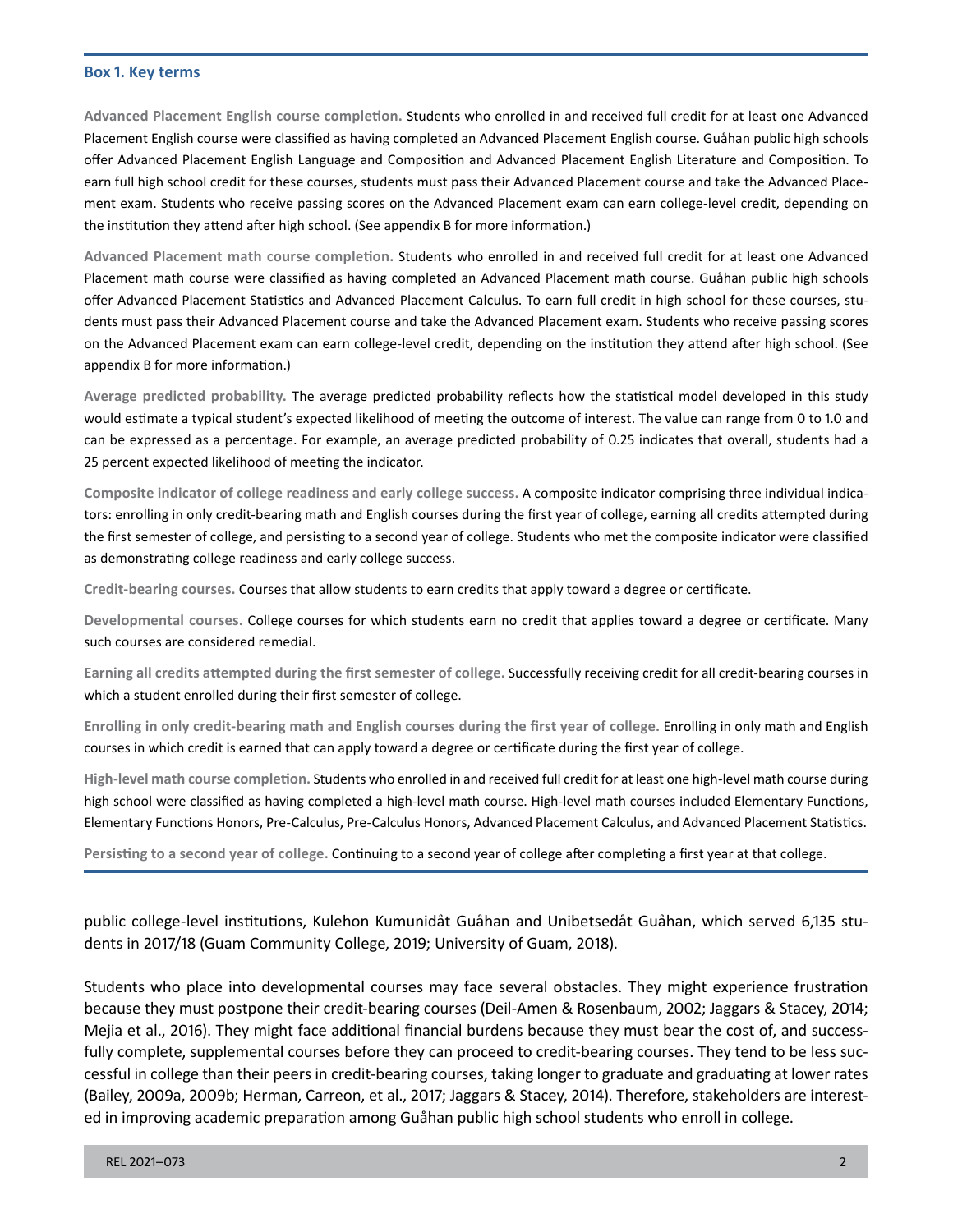Previous research suggests several student demographic and academic preparation characteristics that might relate to college readiness and early college success. In the Commonwealth of the Northern Mariana Islands, high school grade point average, enrollment in high-level math classes, enrollment in Advanced Placement courses, and standardized test scores were found to be related to college readiness (Herman, Carreon, et al., 2017). High school context and standards are related to college readiness in some contexts (ACT, 2005), and lower socioeconomic status and racial/ethnic minority status tend to be associated with higher placement in developmental courses, lower college persistence, and lower average grades in the first year of college (Byun et al., 2012; Chen, 2016; Herman, Scanlan, & Carreon, 2017; Plucker et al., 2006; Wolniak & Engberg, 2010).

 success were assessed using three research-based indicators: enrolling in only credit-bearing math and English This study aimed to meet stakeholders' needs by identifying student characteristics that predict college readiness and early college success among recent high school graduates on Guåhan. College readiness and early college courses during the first year of college, earning all credits attempted during the first semester of college, and persisting to a second year of college (Hein et al., 2013; Porter & Polikoff, 2012; Stephan et al., 2015). The study examined each indicator individually as well as a composite indicator comprising all three. Students who met the composite indicator were classified as demonstrating college readiness and early college success. (See appendix A for additional information about the study's context.)

The study's findings might help educators on Guåhan by identifying factors associated with higher risk of students being underprepared for college. Knowing these factors could help educators more proactively support students before they face the challenges of college. This study's findings could inform ongoing or new policies and practices to support the college readiness and early college success of Guåhan students.

#### **Research questions**

 college readiness and early college success were enrolling in only credit-bearing math and English courses during The study examined the relationship between various student characteristics and four indicators of college readiness and early college success (three individual indicators and one composite indicator). The student characteristics examined were demographics, academic preparation, and college attended. The three individual indicators of the first year of college, earning all credits attempted during the first semester of college, and persisting to a second year of college. The composite indicator identified students who met all three individual indicators. The study sample consisted of students who graduated from Guåhan public high schools between spring 2012 and spring 2015 and enrolled in either Kulehon Kumunidåt Guåhan or Unibetsedåt Guåhan for the first time between fall 2012 and fall 2015. Three research questions guided the study:

- 1. What percentage of students demonstrated college readiness and early college success by meeting the study's composite indicator, and what percentage met each individual indicator?
- 2. How did students' demographic and academic preparation characteristics predict their college readiness and early college success, after other student demographic characteristics, academic preparation characteristics, and college attended were controlled for?
- 3. How did the college that students attended predict their college readiness and early college success, after student demographic and academic preparation characteristics were controlled for?

See box 2 for a summary of the data sources, sample, and methods used in the study and appendix B for a detailed discussion.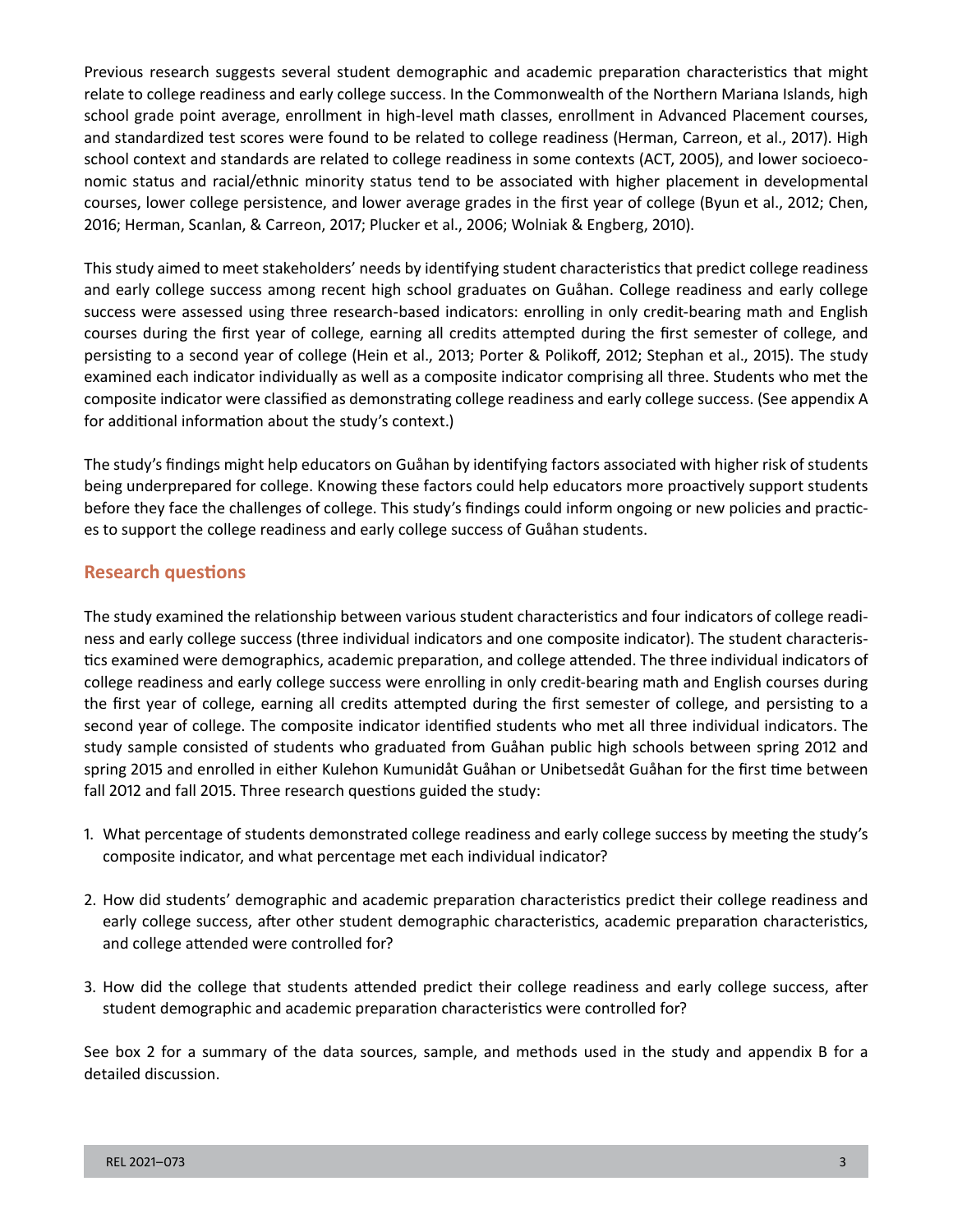#### **Box 2. Data sources, sample, and methods**

 Kumunidåt Guåhan and Unibetsedåt Guåhan also provided student demographic and academic preparation data as well as college **Data sources.** The Guam Department of Education provided student demographic and academic preparation data. Kulehon outcome data. See appendix B for a complete list of variables.

the fall immediately following their high school graduation (between fall 2012 and fall 2015).<sup>1</sup> The sample was limited by the data **Sample.** The analytic sample consisted of students who graduated from one of five Guåhan public high schools between spring 2012 and spring 2015 and enrolled as full-time, first-time students at Kulehon Kumunidåt Guåhan or Unibetsedåt Guåhan during provided by the Guam Department of Education, Kulehon Kumunidåt Guåhan, and Unibetsedåt Guåhan. Importantly, the analytic sample excludes 56 percent of Kulehon Kumunidåt Guåhan students and 3 percent of Unibetsedåt Guåhan students for whom outcome data were missing. The sample was also limited because students had to be matched across the three datasets.<sup>2</sup> The final analytic sample included 1,226 students seeking an associate or bachelor's degree (240 students at Kulehon Kumunidåt Guåhan and 986 students at Unibetsedåt Guåhan).<sup>3</sup> Of these, 550 had complete data and 676 were missing data for one or more demographic or academic preparation characteristics. No students in the final analytic sample were missing data for the college readiness and early college success indicators. To preserve the study's sample size, missing data were imputed. For additional details, see appendix B.

**Methodology.** To address research question 1, the study team calculated descriptive statistics (percentages, means, and standard deviations) across all cohorts of students in the final analytic sample. These analyses showed the extent to which students met the composite indicator and the three individual indicators of college readiness and early college success (enrolling in only credit-bearing math and English courses during the first year of college, earning all credits attempted during the first semester of college, and persisting to a second year of college).

To address research questions 2 and 3, the study team ran four logistic regression models. The logistic regression models included the following predictor variables: student demographics (high school graduation cohort, gender, race/ethnicity, Pell Grant status), academic preparation (high school attended, whether a student completed a high-level math course during high school, whether a student completed an Advanced Placement math course during high school, whether a student completed an Advanced Placement English course during high school, cumulative high school grade point average), and the college in which a student enrolled.

 Two student demographic variables—race/ethnicity and home language—were highly correlated. Because race/ethnicity varied more than home language, it was included in the logistic regression models and home language was excluded.

After running logistic regression models to determine which characteristics were significant predictors of each outcome of interest, the study team calculated the predicted probability of each outcome. Specifically, for each characteristic, the regression results were used to calculate predicted probabilities for each student given specific values for that characteristic, while other characteristics were held fixed at their observed values in the data. Average predicted probabilities were then calculated across students for each characteristic value. The findings section discusses the differences in average predicted probabilities across all values of characteristics for which any value was statistically significant in the original logistic regression model. Differences in predicted probabilities between pairs of categories are classified as minor if smaller than 5 percentage points and major if 5 percentage points or greater.<sup>4</sup>

 at either Kulehon Kumunidåt Guåhan or Unibetsedåt Guåhan) rather than by institution. The study examined how the analyt-Because the number of Kulehon Kumunidåt Guåhan enrollees was small and stakeholders were interested in predictors of college readiness and early college success across institutions, most analyses were run for the entire sample (students enrolled ic sample differed from high school students who did not enroll in either Kulehon Kumunidåt Guåhan or Unibetsedåt Guåhan (covered under research question 3; see tables C9–C12 in appendix C). See appendix B for additional details on methodology.

The study team also conducted sensitivity analyses to determine whether findings were consistent across methods used to handle missing data (see appendix D). There were some differences, likely because the main analyses included 1,226 students and the sensitivity analyses included 550 students. Because Kulehon Kumunidåt Guåhan was missing more data, the main analyses include more students from that institution than the sensitivity analyses did.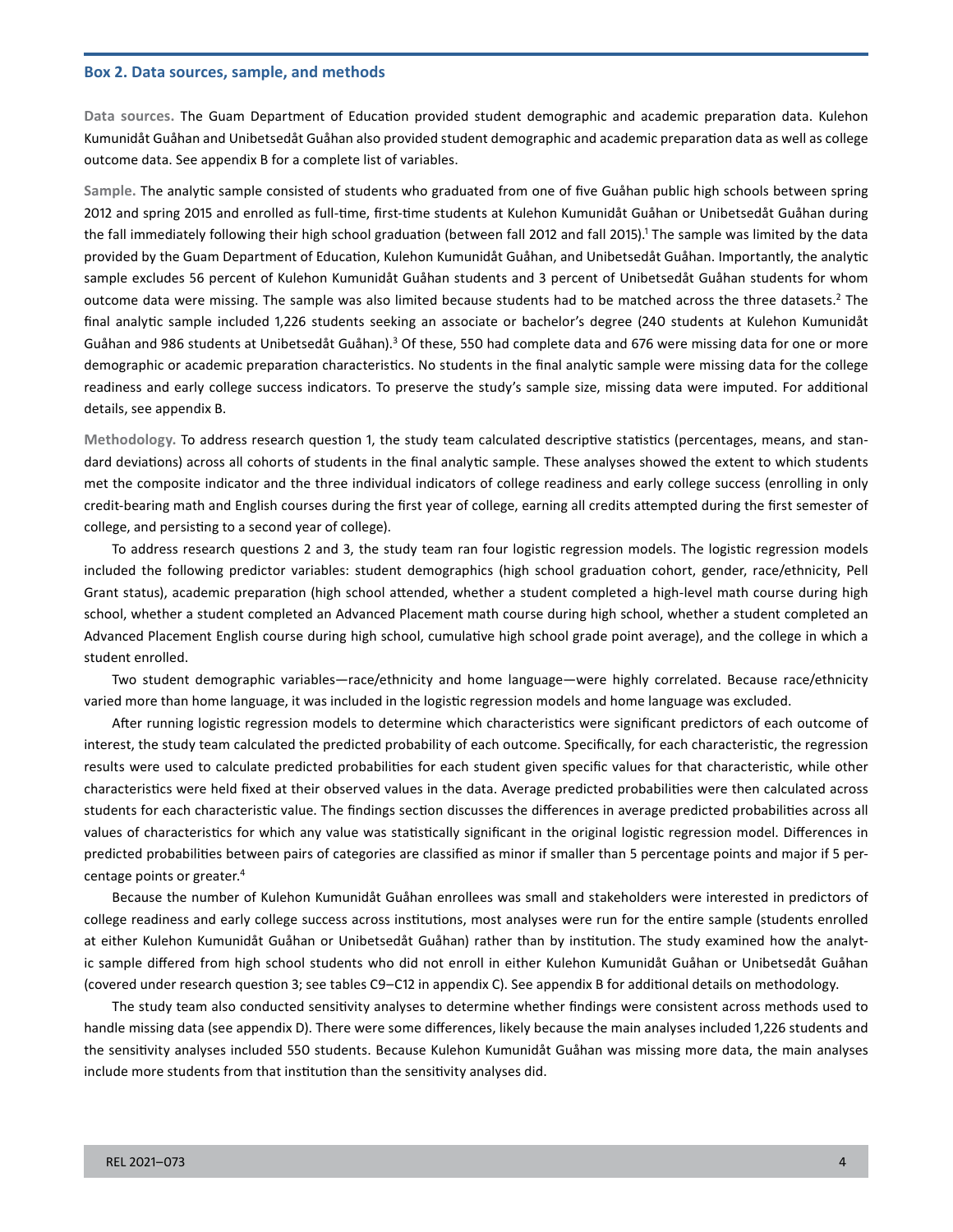#### **Notes**

 1. The sample excluded three students from a sixth public high school, Tiyan High School for privacy reasons, because the small sample could make it possible to identify individual students.

2. About 18 percent of Guåhan public high school students from the Guam Department of Education dataset could be matched with corresponding data in the Kulehon Kumunidåt Guåhan or Unibetsedåt Guåhan datasets.

 or first-time student—criteria for inclusion in the final analytic sample—so the analytic sample might reflect a larger percentage of each institution's total 3.For Kulehon Kumunidåt Guåhan, students in the final analytic sample represent about 21 percent of the total student enrollment for 2012 through 2015 (Peterson's, 2020a). For Unibetsedåt Guåhan, students in the final analytic sample represent about 54 percent of the total student enrollment for 2012 through 2015 (Peterson's, 2020b). These percentages were derived from enrollment numbers that do not indicate whether an individual was a full-time full-time enrollment.

4. The 5 percentage point threshold was chosen because stakeholders would likely view a difference of this size as meaningful.

#### **What the study found**

This section describes key findings. (See tables C3–C8 in appendix C for additional details.)

*Fewer than one-fourth of graduates of Guåhan public high schools who enrolled in Kulehon Kumunidåt Guåhan or Unibetsedåt Guåhan between fall 2012 and fall 2015 met the composite indicator of college readiness and early college success, and the percentages who met each individual indicator varied* 

About 23 percent of graduates of Guåhan public high schools who enrolled in Kulehon Kumunidåt Guåhan or Unibetsedåt Guåhan between fall 2012 and fall 2015 met the composite indicator of college readiness and early college success (figure 1). $3$  The percentages who met each individual indicator varied. About 30 percent enrolled in only credit-bearing math and English courses during their first year of college, 43 percent earned all credits attempted in their first semester of college, and 74 percent persisted to a second year of college.

**Figure 1. About 23 percent of Guåhan public high schools who enrolled in Kulehon Kumunidåt Guåhan or Unibetsedåt Guåhan between fall 2012 and fall 2015 met the composite indicator of college readiness and early college success, and the percentages who met each individual indicator varied** 



Note: *n* = 1,226. Individual indicators are not mutually exclusive. For more information, see table C3 in appendix C.

Source: Authors' calculations based on data from Kulehon Kumunidåt Guåhan and Unibetsedåt Guåhan.

3. For descriptive statistics on the analytic sample, see tables C1 and C2 in appendix C.

REL 2021–073 5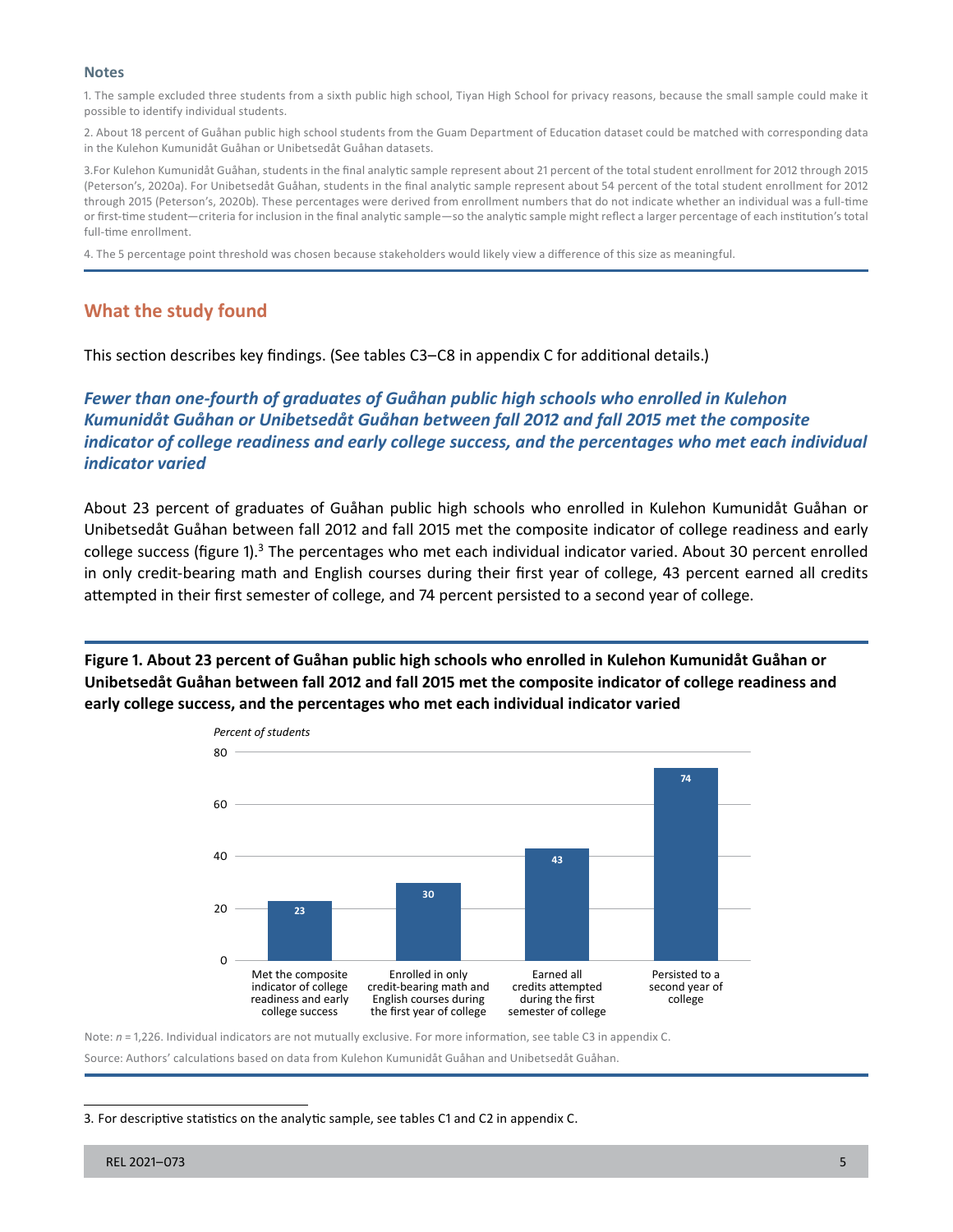#### *Graduates of John F. Kennedy High School were more likely than graduates of other high schools to meet the composite indicator of college readiness and early college success and to enroll in only credit-bearing math and English courses during their first year of college*

Graduates of John F. Kennedy High School had the highest probability of meeting the composite indicator of college readiness and early college success, after other student characteristics were accounted for (figure 2). Graduates of John F. Kennedy High School had a 20 percent probability of meeting the composite indicator compared with 11–16 percent for graduates of other high schools. The difference in probability between graduates of John F. Kennedy High School and graduates of Simon Sanchez High School is classified as minor. The differences in probability between graduates of John F. Kennedy High School and graduates of the other high schools are classified as major.

Graduates of John F. Kennedy High School had the highest probability of enrolling in only credit-bearing math and English courses during their first year of college (49 percent) compared with 29–37 percent for graduates of the other high schools (see figure 2). The differences in probability between graduates of John F. Kennedy High School and graduates of other high schools are classified as major.

### *Male students were more likely than female students to meet the composite indicator of college readiness and early college success and to enroll in only credit-bearing math and English courses during their first year of college*

Male students had a higher probability of meeting the composite indicator of college readiness and early college success (18 percent) than female students did (12 percent; figure 3). The difference is classified as major.

**Figure 2. Graduates of John F. Kennedy High School who enrolled in Kulehon Kumunidåt Guåhan and Unibetsedåt Guåhan between fall 2012 and fall 2015 had the highest probability of meeting the composite indicator of college readiness and early college success and of enrolling in only credit-bearing math and English courses during their first year of college** 



Note:  $n = 1,226$  students. Predicted probabilities were calculated for each student using the coefficients for each high school, with the student's other characteristics held fixed at their observed values. Average predicted probabilities for each high school were calculated across all students, including those that attended the other high schools. This figure displays only the two indicators of college readiness and early college success that were significantly predicted by high school attended. For details on the relationship between high school attended and the other indicators, see tables C4–C8 in appendix C.

Source: Authors' calculations based on data from the Guam Department of Education, Kulehon Kumunidåt Guåhan, and Unibetsedåt Guåhan.

REL 2021–073 6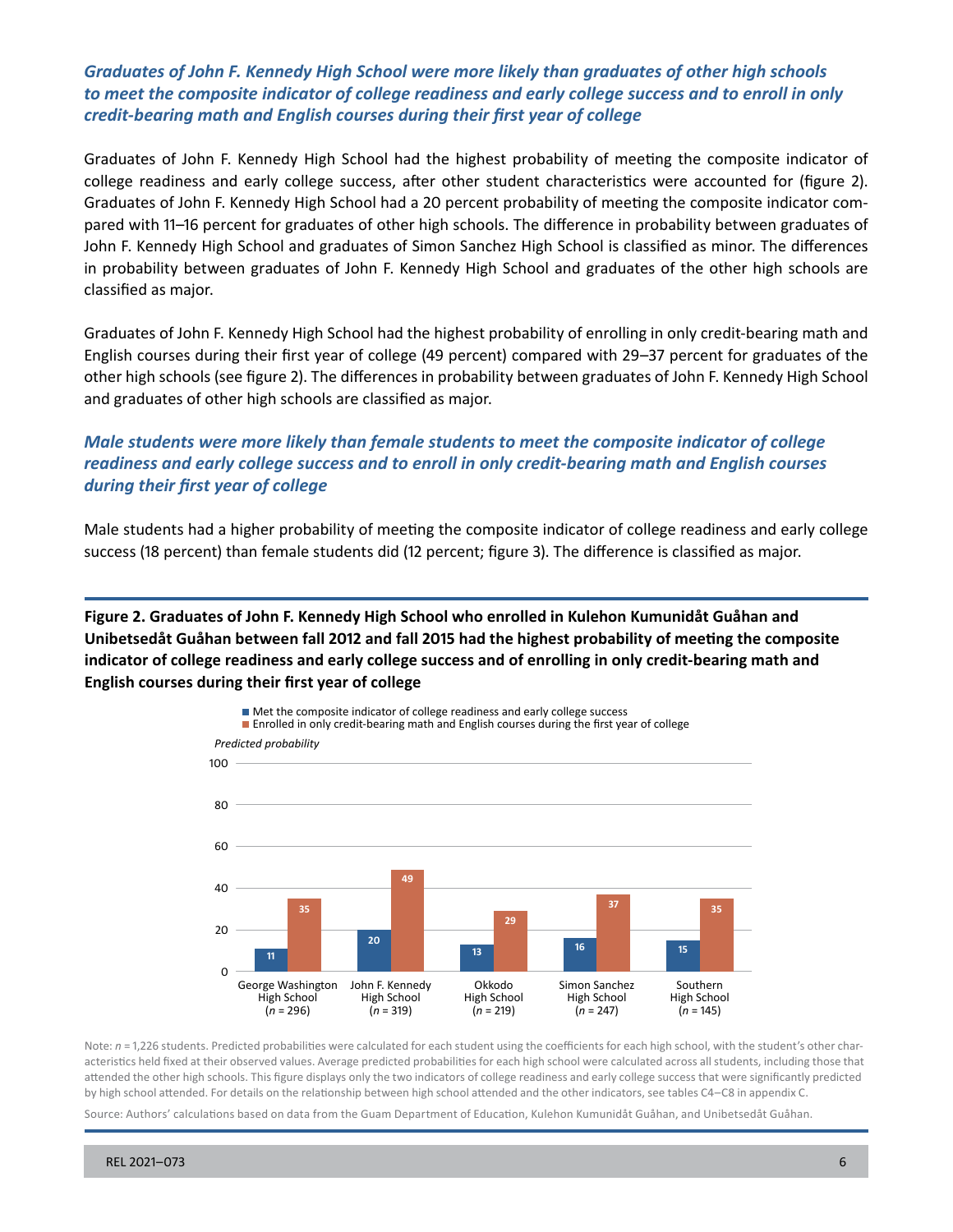**Figure 3. Male graduates of Guåhan public high schools who enrolled in Kulehon Kumunidåt Guåhan or Unibetsedåt Guåhan between fall 2012 and fall 2015 had a higher probability of meeting the composite indicator of college readiness and early college success and of enrolling in only credit-bearing math and English courses during their first year in college than female graduates did** 



Note:  $n = 1,226$  students. Predicted probabilities were calculated for each student using the coefficients for each gender, with the student's other characteristics held fixed at their observed values. Average predicted probabilities for gender were calculated across all students. This figure displays only the two indicators of college readiness and early college success that were significantly predicted by gender. For details on the relationship between gender and the other indicators, see tables C4–C8 in appendix C.

Source: Authors' calculations based on data from the Guam Department of Education, Kulehon Kumunidåt Guåhan, and Unibetsedåt Guåhan.

Male students also had a higher probability of enrolling in only credit-bearing math and English courses during their first year of college (44 percent) than female students did (31 percent; see figure 3). The difference is classified as major.

## *Students who completed a high-level math course during high school were more likely than other students to meet the composite indicator of college readiness, to enroll in only credit-bearing math and English courses during the first year of college, and to earn all credits attempted during the first semester of college*

Students who completed a high-level math course during high school had a higher probability of meeting the composite indicator of college readiness and early college success than did students who did not complete a high-level math course, after other student characteristics were accounted for (figure 4). Students who completed a high-level math course during high school had a 24 percent probability of meeting the composite indicator compared with 8 percent for students who did not complete a high-level math course. The difference in probability is classified as major.

Students who completed a high-level math course also had a higher probability of meeting two individual indicators than did students who did not complete a high-level math course. Students who completed a high-level math course had a 51 percent probability of enrolling in only credit-bearing math and English courses during their first year of college and a 76 percent probability of earning all credits attempted during their first semester of college. Conversely, students who did not complete a high-level math course had a 25 percent probability of enrolling in only credit-bearing courses and a 54 percent probability of earning all credits attempted (see figure 4). The differences in probability are classified as major.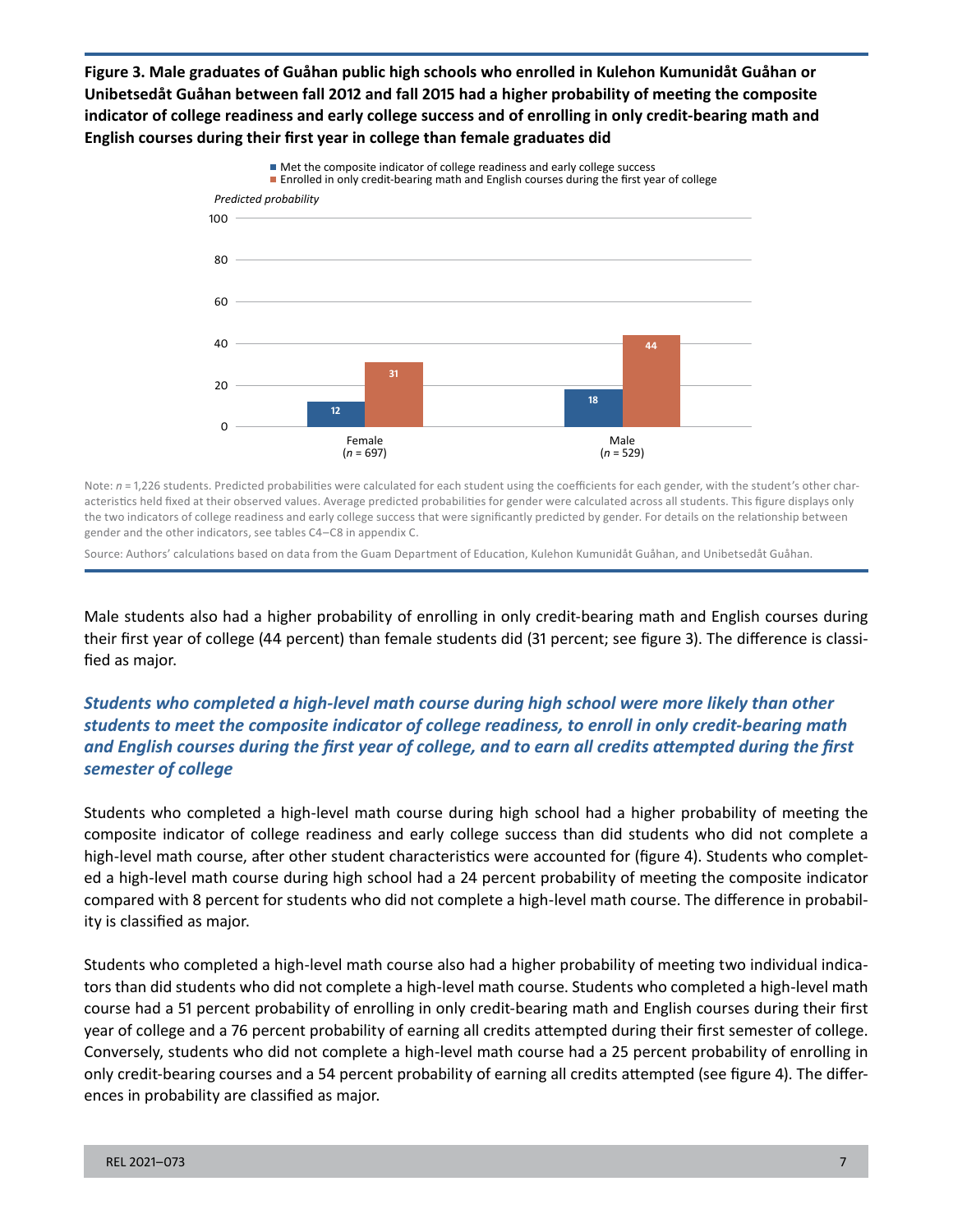**Figure 4. Graduates of Guåhan public high schools who completed a high-level math course during high school and enrolled in Kulehon Kumunidåt Guåhan or Unibetsedåt Guåhan between fall 2012 and fall 2015 had a higher probability of meeting the composite indicator of college readiness and early college success, of enrolling in only credit-bearing math and English courses during their first year of college, and of earning all credits attempted during their first semester of college** 



Note:  $n = 1,226$  students. Predicted probabilities were calculated for each student using the coefficients for whether a student completed a high-level math course, with the student's other characteristics held fixed at their observed values. Average probabilities for whether a student completed a highlevel math course were calculated across all students. This figure displays only the three indicators of college readiness and early college success that were significantly predicted by whether a student completed a high-level math course. For details on the relationship between completing a high-level math course and the other indicator, see tables C4–C8 in appendix C.

Source: Authors' calculations based on data from the Guam Department of Education, Kulehon Kumunidåt Guåhan, and Unibetsedåt Guåhan.

## *Students with higher cumulative high school grade point averages were more likely than students with lower grade point averages to meet the composite indicator and each individual indicator of college readiness and early college success*

Students with higher cumulative high school grade point averages had a higher probability of meeting the composite indicator of college readiness and early college success than did students with lower grade point averages, after other student characteristics were accounted for (figure 5). Students with a cumulative high school grade point average of 4.50 had an 83 percent probability of meeting the composite indicator compared with 54 percent for students with a cumulative high school grade point average of 4.00.<sup>4</sup> The probability of meeting the composite indicator fell as cumulative high school grade point average fell.

Students with higher cumulative high school grade point averages also had higher probabilities of meeting each individual indicator of college readiness and early college success (see figure 5). The differences in probability of meeting each individual indicator between students with higher grade point averages and students with lower grade point averages are classified as major.

<sup>4.</sup> Guåhan public high schools use a 5-point scale for honors and Advanced Placement courses, so some students' cumulative high school grade point averages were higher than 4.00. Students who did not take any honors or Advanced Placement courses have grade point averages based on the unweighted standard 4-point scale.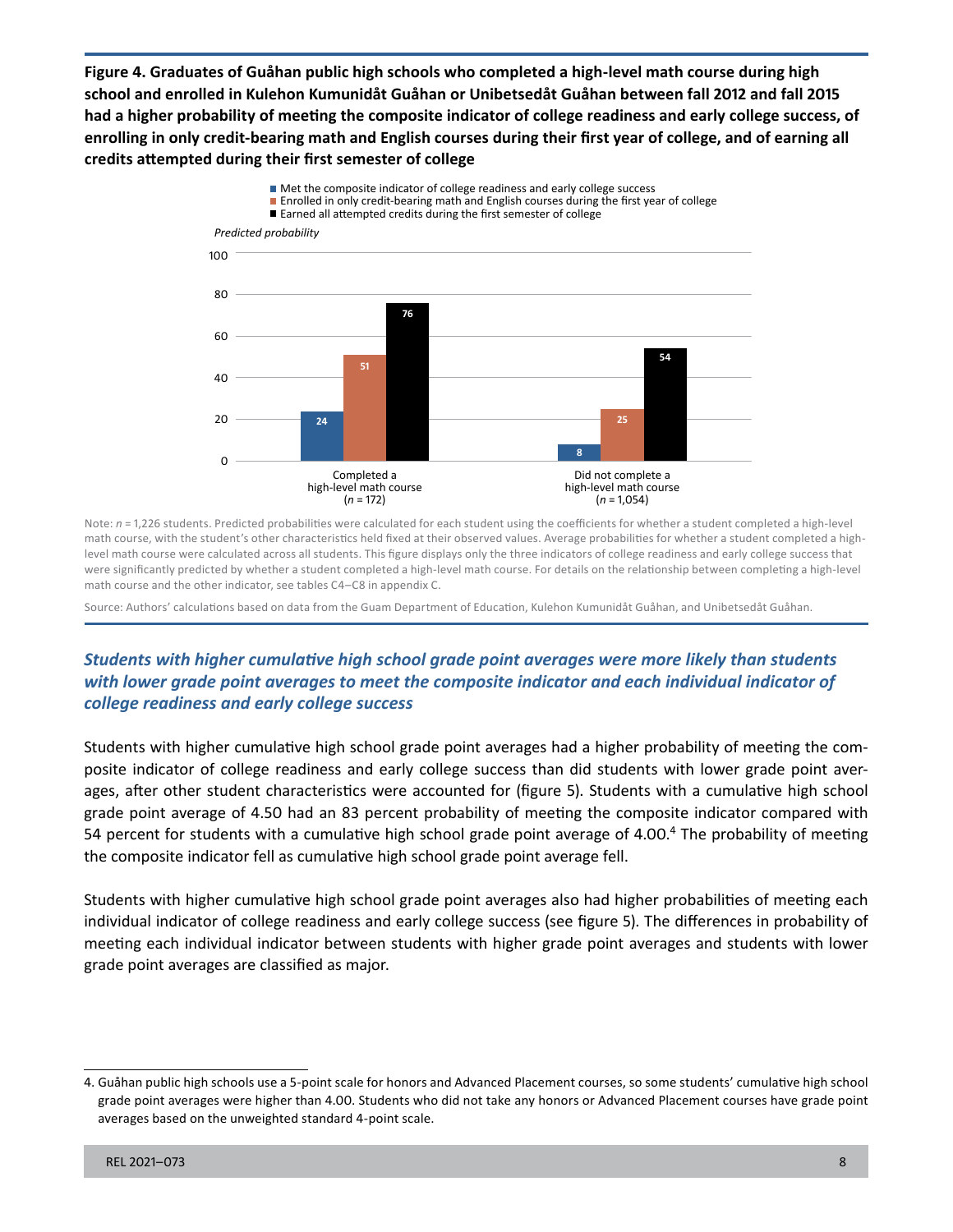**Figure 5. Graduates of Guåhan public high schools who had higher cumulative high school grade point averages and enrolled in Kulehon Kumunidåt Guåhan or Unibetsedåt Guåhan between fall 2012 and fall 2015 had a higher probability of meeting the composite indicator and each individual indicator of college readiness and early college success than did students with lower grade point averages** 



Note:  $n = 1,226$ . Cumulative high school grade point averages ranged from 1.44 to 4.58. Predicted probabilities were calculated for each student using the coefficients for each level of cumulative high school grade point average, with the student's other characteristics held fixed at their observed values. Average predicted probabilities for each cumulative high school grade point average were calculated across all students. For continuous predictor variables, the study team calculated average predicted probabilities at specific values. Because few students had a high school grade point average below 2.00 (3 percent of students) or above 4.50 (fewer than 1 percent of students), average predicted probabilities were calculated only for cumulative grade point averages between 2.00 and 4.50 (at .50 intervals). For more information, see tables C4–C8 in appendix C.

Source: Authors' calculations based on data from the Guam Department of Education, Kulehon Kumunidåt Guåhan, and Unibetsedåt Guåhan.

## *Students who attended community college were more likely than students who attended a four-year college to earn all credits attempted during their first semester of college*

Students who attended Kulehon Kumunidåt Guåhan had a higher probability of earning all credits attempted during their first semester (81 percent), after other demographic and academic preparation characteristics were accounted for, than did students who attended Unibetsedåt Guåhan (47 percent; figure 6). The difference in probability is classified as major.

#### **Limitations**

 Guåhan or Unibetsedåt Guåhan during the fall immediately following their high school graduation. Because the One limitation of this study is its limited sample. The study was limited to four cohorts of students who graduated from Guåhan public high schools from spring 2012 through spring 2015 and enrolled at Kulehon Kumunidåt study's most recent cohort graduated from high school in 2015, the results might not generalize to more recent cohorts.

The sample was further restricted to students who could be matched across three datasets and for whom outcome data were available. Some 5,746 high school graduates could not be matched and were excluded from the study. Many of these students were likely not matched because they did not enroll in either Kulehon Kumunidåt Guåhan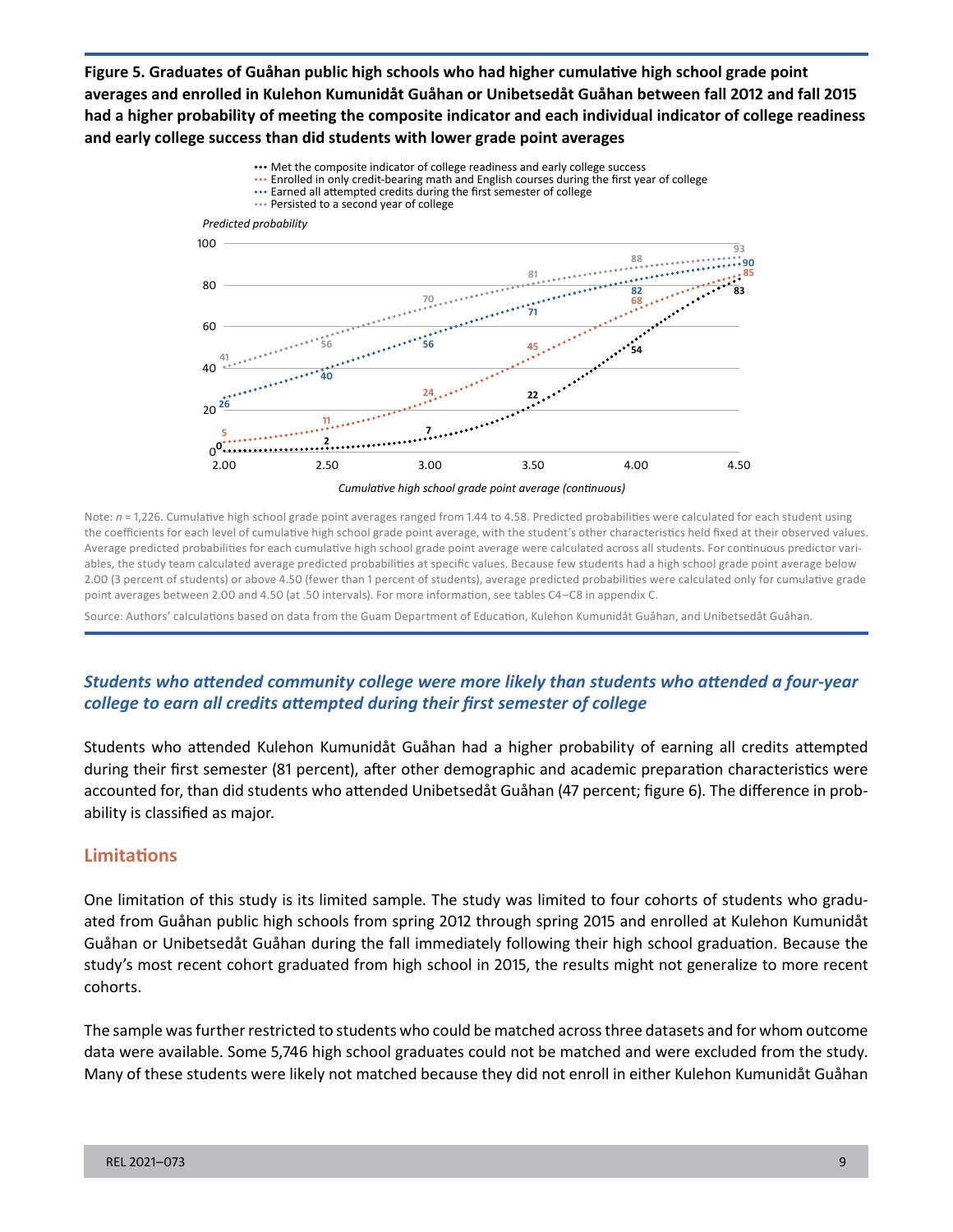#### **Figure 6. Graduates of Guåhan public high schools who enrolled in Kulehon Kumunidåt Guåhan between fall 2012 and fall 2015 had a higher probability of earning all credits attempted during their first semester of college than did graduates who enrolled in Unibetsedåt Guåhan**



 characteristics held fixed at their observed values. Average predicted probabilities for each institution attended were calculated across all students. This Note:  $n = 1,226$ . Predicted probabilities were calculated for each student using the coefficients for each institution attended, with the student's other figure displays only the indicator of college readiness and early college success that was significantly predicted by college attended. For details on the relationship between college attended and the other indicators, see tables C4–C8 in appendix C.

Source: Authors' calculations based on data from the Guam Department of Education, Kulehon Kumunidåt Guåhan, and Unibetsedåt Guåhan.

or Unibetsedåt Guåhan following high school graduation.<sup>5</sup> The study also excluded students who graduated from nonpublic high schools; students who enrolled in other colleges; and students who were not full-time, first-time college students seeking an associate or bachelor's degree. The study's findings might not generalize to students not in the study sample.

This study was also limited by its reliance on available data on students' demographic and academic preparation characteristics. The study likely does not capture several factors that could help explain why students do or do not meet the indicators of college readiness and early college success considered. For example, students might have different personal circumstances, including major life events, that affect their motivation and ability to prepare for and succeed in college. Similarly, they could experience different levels of support during high school and early college that contribute to their being adequately prepared for the challenges of college. Examining the potential role of these variables was beyond the scope of this study, but they could be examined in future studies.

Finally, the study offers an initial look at the relationships between students' demographic characteristics, academic preparation characteristics, and college attended and their college readiness and early college success, but it does not provide evidence of causal relationships. It cannot be inferred that the characteristics found to predict college readiness and early college success played a causal role in the outcomes. Other factors, such as differences in motivation, personal circumstances, and academic support, might also have contributed to those relationships. Although examining the role of those other factors in college readiness and early college success was beyond the scope of this study, future studies could examine whether and how these factors contribute to college readiness and early college success among students on Guåhan.

<sup>5.</sup> Student names were used to match students across datasets. Therefore, it is possible that some students could not be matched because their names varied across datasets due to misspellings or name changes.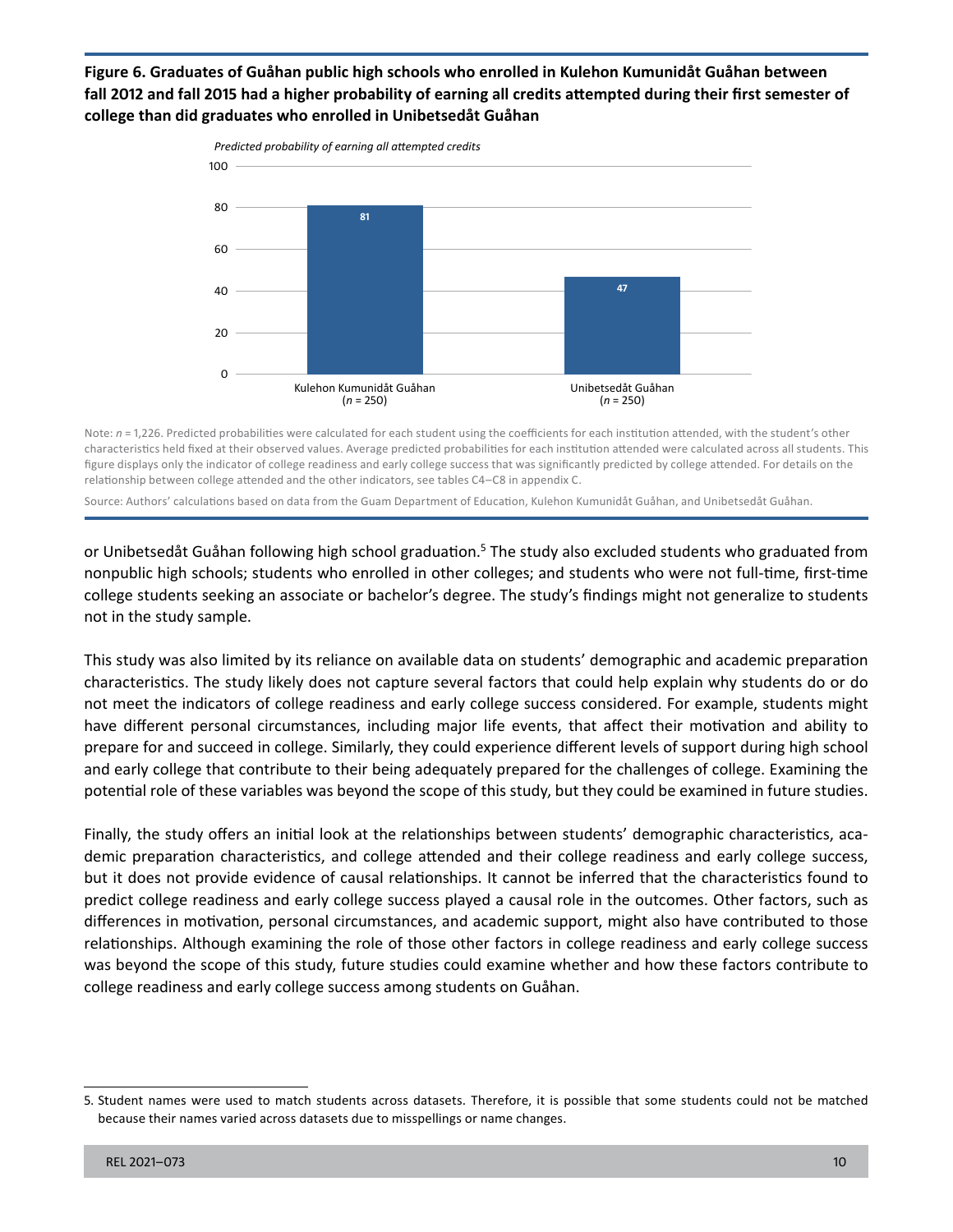### **Implications**

This is the first study to examine predictors of college readiness and early college success among Guåhan public high school graduates who enrolled at either Kulehon Kumunidåt Guåhan or Unibetsedåt Guåhan. By identifying predictors of college readiness and early college success, it can help educators assess where students stand, track their progress, and provide tailored supports at the earliest suitable time in order to turn college aspirations into college success. In light of these findings, the Guam Department of Education, Kulehon Kumunidåt Guåhan, and Unibetsedåt Guåhan might consider:

- • *Creating an early warning system to monitor academic progress among public high school students.* Guåhan education leaders might consider using cumulative grade point average and completion of a high-level math course to assess students' college readiness at high school graduation. Monitoring academic performance early in high school could support efforts to intervene well before graduation in order to maximize college readiness and early college success.
- *Examining differences in academic preparation across public high schools.* Further examination of variations in academic practices, such as courses offered or supplemental instructional support, across public high schools could help generate hypotheses as to why graduates of John F. Kennedy High School were more likely than graduates of other high schools to demonstrate college readiness and early college success and to enroll in only credit-bearing math and English courses during the first year of college.
- • *Providing additional supports based on high school performance for students who enroll in college on Guåhan.*  Because high school grade point average was a positive predictor of college readiness and early college success, leaders at Kulehon Kumunidåt Guåhan and Unibetsedåt Guåhan might consider providing students with lower grade point averages with additional supports, such as mentoring programs or summer bridge programs, as they transition from high school to college. Such supports could guide students in building learning and relationship skills for completing college courses. College leaders might consider partnering with community-based organizations that provide services to students who attend their colleges to gain insights into and resources for increasing student supports (Saelua et al., 2016).
- • *Reviewing differences in academic supports available to students in their first year of college.* Academic supports such as academic and career counseling are associated with increased student persistence through courses and with college completion (Turner & Berry, 2000). Further examination of differences in available academic supports could generate hypotheses as to why students at Kulehon Kumunidåt Guåhan are more likely than students at Unibetsedåt Guåhan to earn all credits attempted during their first semester.
- *college between students at Kulehon Kumunidåt Guåhan and students at Unibetsedåt Guåhan.* The two insti- in these relationships. • *Investigating the differences in factors related to earning all credits attempted during the first semester of*  tutions differ in enrollment, types of courses and degrees offered, whether they provide residential living opportunities, and so on. Such differences could be related to the likelihood of students earning all credits attempted. The types of students attending each institution also differed in several demographic and academic preparation characteristics. Students with those characteristics might differ in other ways, such as their motivation and circumstances, that are related to the likelihood of students earning all credits attempted. Further examination of how differences between the institutions or the students who attend them contribute to student outcomes could help stakeholders. In addition, given the limited sample sizes of the current study, stakeholders might find it useful to work toward compiling sufficient data to support future research for each institution separately. Future research could explore whether the characteristics of each institution play a role

#### **References**

ACT. (2005). *Crisis at the core: Preparing all students for college and work access*. [http://www.csun.edu/~rinstitute/Content/](http://www.csun.edu/~rinstitute/Content/policy/Crisis%20at%20the%20Core.pdf) [policy/Crisis%20at%20the%20Core.pdf.](http://www.csun.edu/~rinstitute/Content/policy/Crisis%20at%20the%20Core.pdf)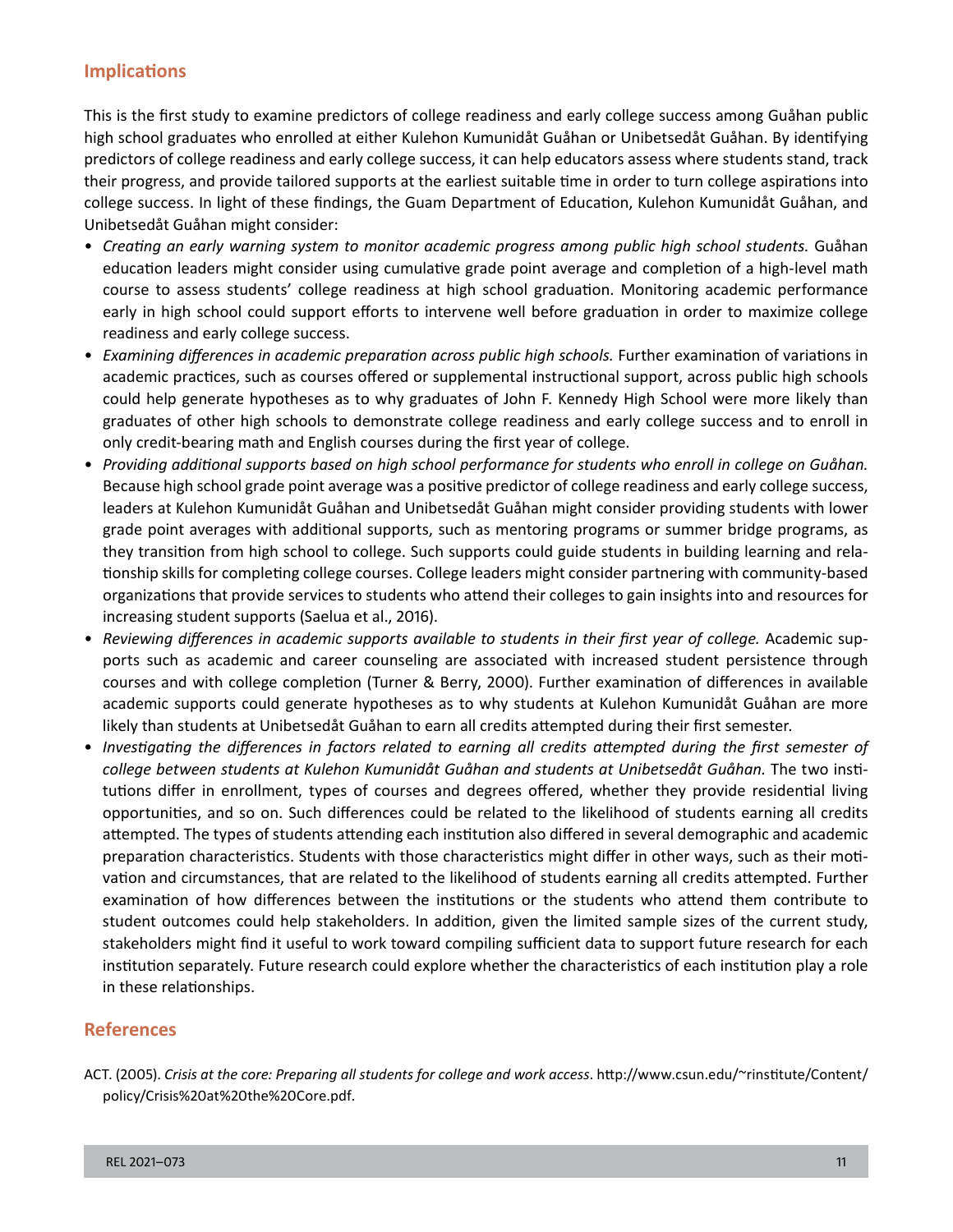- Bailey, T. (2009a). Challenge and opportunity: Rethinking the role and function of developmental education at community college. *New Directions for Community Colleges, 145*(1), 11–30.<https://doi.org/10.1002/cc.352>.
- Bailey, T. (2009b). *Rethinking remedial education in community college* (CCRC Brief No. 40). Columbia University Community College Research Center, Teachers College. <http://eric.ed.gov/?id=ED504329>.
- Byun, S., Meece, J. L., & Irvin, M. J. (2012). Rural-nonrural disparities in postsecondary educational attainment revisited. *American Educational Research Journal, 49*(3), 412–437. [https://doi.org/10.3102/0002831211416344.](https://doi.org/10.3102/0002831211416344)
- Chen, X. (2016). *Remedial course taking at U.S. public 2- and 4-year institutions: Scope, experiences, and outcomes* (NCES No. 2016–405). U.S. Department of Education, Institute of Education Sciences, National Center for Education Statistics. Retrieved April 13, 2020, from <http://nces.ed.gov/pubsearch>.
- Deil-Amen, R., & Rosenbaum, J. (2002). The unintended consequences of stigma-free remediation. *Sociology of Education, 75*(3), 249–268. [https://doi.org/10.2307/3090268.](https://doi.org/10.2307/3090268)
- Guam Community College. (2018). *Factbook 2017–2018*. [https://guamcc.edu/sites/default/files/factbookvolume12\\_0.pdf.](https://guamcc.edu/sites/default/files/factbookvolume12_0.pdf)
- Guam Community College. (2019). *Factbook 2018–2019*. [https://guamcc.edu/sites/default/files/factbook\\_vol\\_13\\_1.pdf](https://guamcc.edu/sites/default/files/factbook_vol_13_1.pdf).
- Guam Department of Education. (2020). *About GDOE*. Retrieved May 7, 2020, from [https://www.gdoe.net/District/Portal/](https://www.gdoe.net/District/Portal/about-gdoe)  [about-gdoe](https://www.gdoe.net/District/Portal/about-gdoe).
- Hein, V., Smerdon, B., & Sambolt, M. (2013). *Predictors of postsecondary success*. American Institutes for Research.
- *Northern Mariana Islands* (REL 2017–268). U.S. Department of Education, Institute of Education Sciences, National Center Herman, P., Carreon, D., Scanlan, S., & Dandapani, N. (2017). *Using high school data to understand college readiness in the*  for Education Evaluation and Regional Assistance, Regional Educational Laboratory Pacific. <http://iec.ed.gov/ncee/edlabs>.
- *developmental courses and those in credit-bearing courses at Northern Marianas College* (REL 2017–269). U.S. Depart-Herman, P., Scanlan, S., & Carreon, D. (2017). *Comparing enrollment, characteristics, and academic outcomes of students in*  ment of Education, Institute of Education Sciences, National Center for Education Evaluation and Regional Assistance, Regional Educational Laboratory Pacific. [https://ies.ed.gov/ncee/edlabs/regions/pacific/pdf/REL\\_2017269.pdf.](https://ies.ed.gov/ncee/edlabs/regions/pacific/pdf/REL_2017269.pdf)
- Jaggars, S., & Stacey, G. W. (2014). *What we know about developmental education outcomes*. Columbia University Community College Research Center, Teachers College. [https://ccrc.tc.columbia.edu/media/k2/attachments/what-we-know](https://ccrc.tc.columbia.edu/media/k2/attachments/what-we-know-about-developmental-education-outcomes.pdf)  [-about-developmental-education-outcomes.pdf](https://ccrc.tc.columbia.edu/media/k2/attachments/what-we-know-about-developmental-education-outcomes.pdf).
- Mejia, M. C., Rodriguez, O., & Johnson, H. (2016). *Preparing students for success in California community college*. Public Policy Institute of California. [https://www.ppic.org/content/pubs/report/R\\_1116MMR.pdf.](https://www.ppic.org/content/pubs/report/R_1116MMR.pdf)
- O'Connor, J. (2016, March 25). GDOE to tackle teacher shortage, college readiness. *TheGuamDaily*. [https://www.postguam.com](https://www.postguam.com/news/local/gdoe-to-tackle-teacher-shortage-college-readiness/article_c9a0d054-f1b5-11e5-8f80-f3529c025814.html) [/news/local/gdoe-to-tackle-teacher-shortage-college-readiness/article\\_c9a0d054-f1b5–11e5–8f80-f3529c025814.html.](https://www.postguam.com/news/local/gdoe-to-tackle-teacher-shortage-college-readiness/article_c9a0d054-f1b5-11e5-8f80-f3529c025814.html)
- Peterson's. (2020a). Guam Community College. *Admissions*. Retrieved September 29, 2020, from [https://www.petersons.](https://www.petersons.com/college-search/guam-community-college-000_10002330.aspx) [com/college-search/guam-community-college-000\\_10002330.aspx](https://www.petersons.com/college-search/guam-community-college-000_10002330.aspx).
- Peterson's. (2020b). University of Guam. *Admissions*. Retrieved September 29, 2020, from [https://www.petersons.com/col](https://www.petersons.com/college-search/university-of-guam-000_10002975.aspx)[lege-search/university-of-guam-000\\_10002975.aspx](https://www.petersons.com/college-search/university-of-guam-000_10002975.aspx).